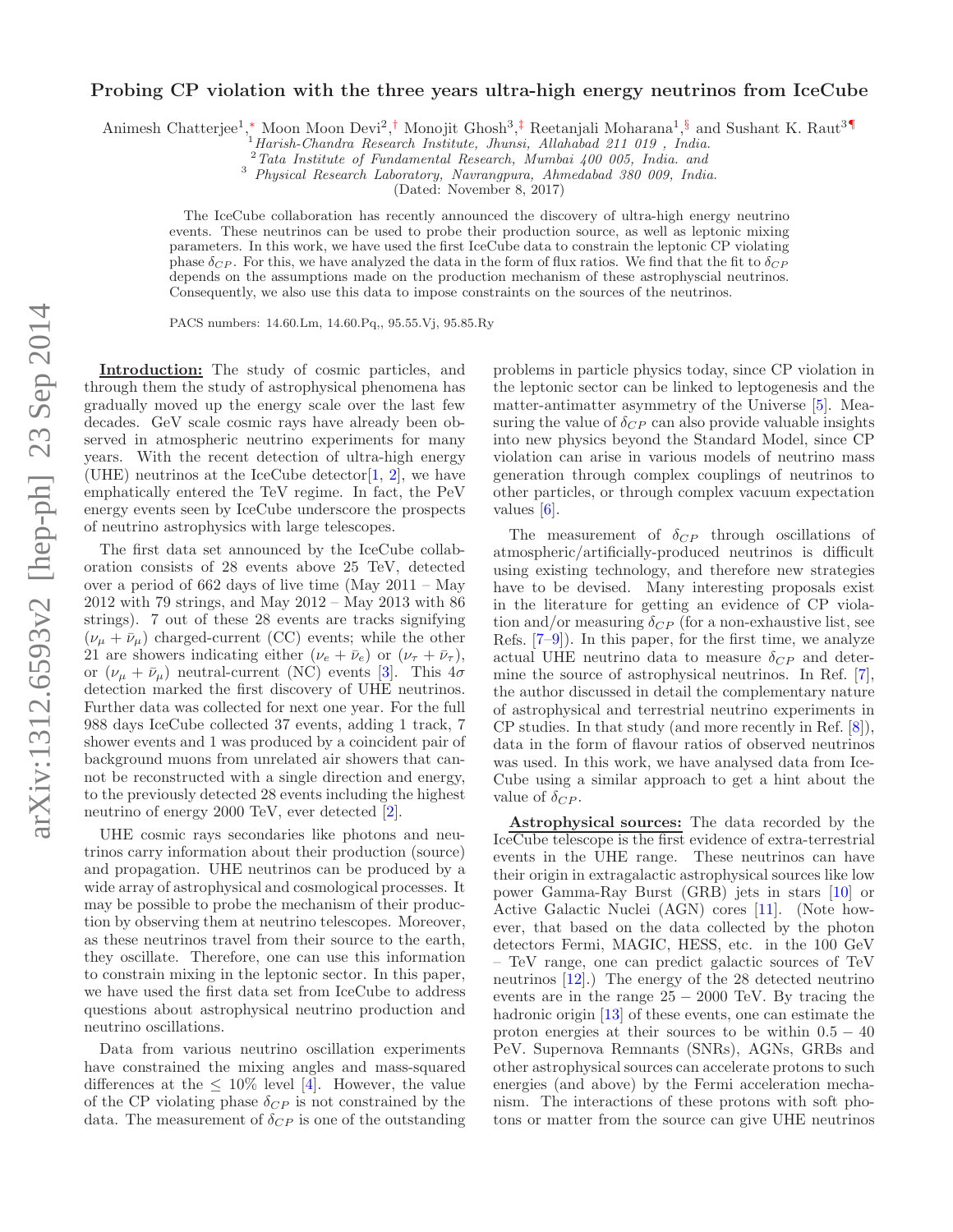through the following process:  $p\gamma, pp \rightarrow \pi^{\pm} X, \pi^{\pm} \rightarrow$  $\mu^{\pm} \nu_{\mu}(\bar{\nu}_{\mu}), \mu^{\pm} \rightarrow e^{\pm} \bar{\nu}_{\mu}(\nu_{\mu}) \nu_{e}(\bar{\nu}_{e})$  [14] with a flux ratio of  $\phi_{\nu_e} : \phi_{\nu_\mu} : \phi_{\nu_\tau} = 1 : 2 : 0$  (known as  $\pi S$  process). Some of the muons, due to their light mass, can get cooled in the magnetic field quickly resulting in a neutrino flux ratio of  $0:1:0$  ( $\mu$ DS process). K-mesons, produced from  $p\gamma$  interactions with a cross-section two orders of magnitude less than pions, will cool in the magnetic field of the source at higher energies compared to the pions.  $K^+ \to \mu^+ \bar{\nu^{\mu}}$  is the dominant channel of neutrino production from cooled pions, with a branching fraction of 63%, and with the same flux ratio as the pion decay [15]. The  $p\gamma$  interaction also produces high energy neutrons which would decay as  $n \to p + e^- + \overline{\nu}_e$  to anti-neutrinos [16] with the flux ratio of  $1:0:0$  (*nS* process). The relative contribution of each channel depends on different parameters of the astrophysical source like the magnetic field, the strength of the shock wave and density of photon background [17]. Apart from neutrinos these processes also produce high energy photons inside the source. Correlation of high energy photons with the UHE neutrinos can be considered as a signature of hadronic production inside the source. For example, a TeV neutrino can have an accompanying TeV photon at the source. However due to attenuation in the background radiation during propagation, PeV photons will have typical mean free path  $\sim$  10 kpc [18]. Thus, the associated photons of TeV neutrinos from extragalactic sources cannot reach earth.

Analysis: The main sources of astrophysical neutrinos in the energy range 10 TeV to 1200 TeV are the  $\pi S$ ,  $\mu$ DS and  $nS$  channels. However, the exact fraction of events in the detector from each of these sources is not known. Therefore, we have introduced relative fractions  $k_1, k_2$  and  $k_3$  for these three sources respectively, which are treated as free parameters in the problem subject to the normalization constraint  $\sum k_i = 1$ . In this study, we have not considered any other sub-dominant mode of neutrino production.

Neutrinos oscillate during propagation, and our aim is to observe these oscillations. Given that the value of  $E/L$ for such neutrinos is very large compared to the masssquared differences between the neutrino mass states, we can only observe the average oscillation probability. Therefore, the probabilities take the simple form:

$$
P(\nu_{\alpha} \to \nu_{\beta}) \equiv P_{\alpha\beta} = \sum_{i} |U_{\alpha_i}|^2 |U_{\beta i}|^2 . \qquad (1)
$$

It is worth emphasizing that this oscillation probability depends only on the mixing angles and CP phase, but not on the mass-squared differences. Therefore, unlike in beam-based experiments where knowledge of the mass hierarchy is essential for CP sensitivity [19], in this case we can (at least in principle) detect CP violation without suffering from the hierarchy degeneracy . Also note that  $P_{\alpha\beta} = P_{\beta\alpha}$ , therefore the probability can only be an even function of  $\delta_{CP}$ . As a consequence, we can treat neutrino and antineutrino oscillations on an equal footing. Another consequence of this is that every value of  $\delta_{CP}$  allowed by the data will be accompanied by a degenerate solution  $-\delta_{CP}$ .

The distinction between tracks (which we assume to be  $\nu_{\mu}$  CC events) and showers (which we assume to be  $\nu_e$  or  $\nu_\tau$ , or  $\nu_\mu$  NC events) is quite clear in the IceCube detector. We have folded the relative initial fluxes with the oscillation probabilities to get the relative number of events at the detector. Separation of muon events into CC and NC has been done using the ratio of the crosssections at the relevant energy [20]. We have done a simple analysis using the total events, instead of binning the data in energy and angle. Since the probability is almost independent of energy, this simplification is not expected to affect the analysis. This also allows us to neglect the effect of energy resolution. In Ref. [1], the number of background events in the IceCube data set is estimated to be  $10.6^{+5.0}_{-3.6}$ . Of these,  $6.0 \pm 3.4$  are expected to be veto penetrating atmospheric muons and  $4.6^{+3.7}_{-1.2}$  are from the atmospheric neutrino background above energy 10 TeV. The background assumed by IceCube could be an overestimation [21], since (a) it has been estimated by extrapolating data, and (b) for atmospheric neutrinos the background has been calculated from 10 TeV while the events have been detected with lowest energy nearly 28 TeV. Therefore, we have used an estimate of 3 background atmospheric muon tracks and 3.4 (the lower limit) background atmospheric neutrinos. IceCube have predicted a total of  $8.4 \pm 4.2$  muon events and  $6.6^{+5.9}_{-1.6}$ atmospheric neutrinos [2] including the next set of neutrino events detected for the period of 988 days. Using the same analysis method we have taken the lowest limit of the backgrounds for our calculation. We have separated the background atmospheric neutrinos into tracks and showers using the same cross-sections as mentioned earlier. These background events are subtracted from the data set in our analysis. The neutrino background flux ratio has been included as 0:1:0, (which is close to 0.05:1:0 estimated in Ref. [22]) since TeV range muons will penetrate all the way through the atmosphere.

In Refs. [7, 8, 23], the authors have proposed the use of the variable  $R = N_{\mu}/(N_e + N_{\tau})$  for the study of CP violation with astrophysical sources, where  $N_{\alpha}$  is the flux of  $\nu_{\alpha} + \bar{\nu}_{\alpha}$  at the detector. This variable helps by eliminating the overall source and detector-dependent normalization. Moreover, as studies of the up/down ratio as well as data/MC ratio in atmospheric neutrinos have shown, taking ratios of event rates can also reduce the effect of systematics [24]. For our study, we have constructed a similar quantity  $\rho = N_{track}/N_{shower}$ , with the flavour compositions of the track and shower events as mentioned before.

We have constructed the quantity  $\rho^{data}$  using the Ice-Cube data, and calculated  $\rho^{theory}$  for a certain value of  $\delta_{CP}$  as described above. Background events are subtracted from the data, as mentioned above. The statistical  $\chi^2$  is then computed using the Gaussian definition

$$
\chi^2(\delta_{CP}) = \left(\frac{\rho^{data} - \rho^{theory}}{\sigma_{\rho}}\right)^2 ,\qquad (2)
$$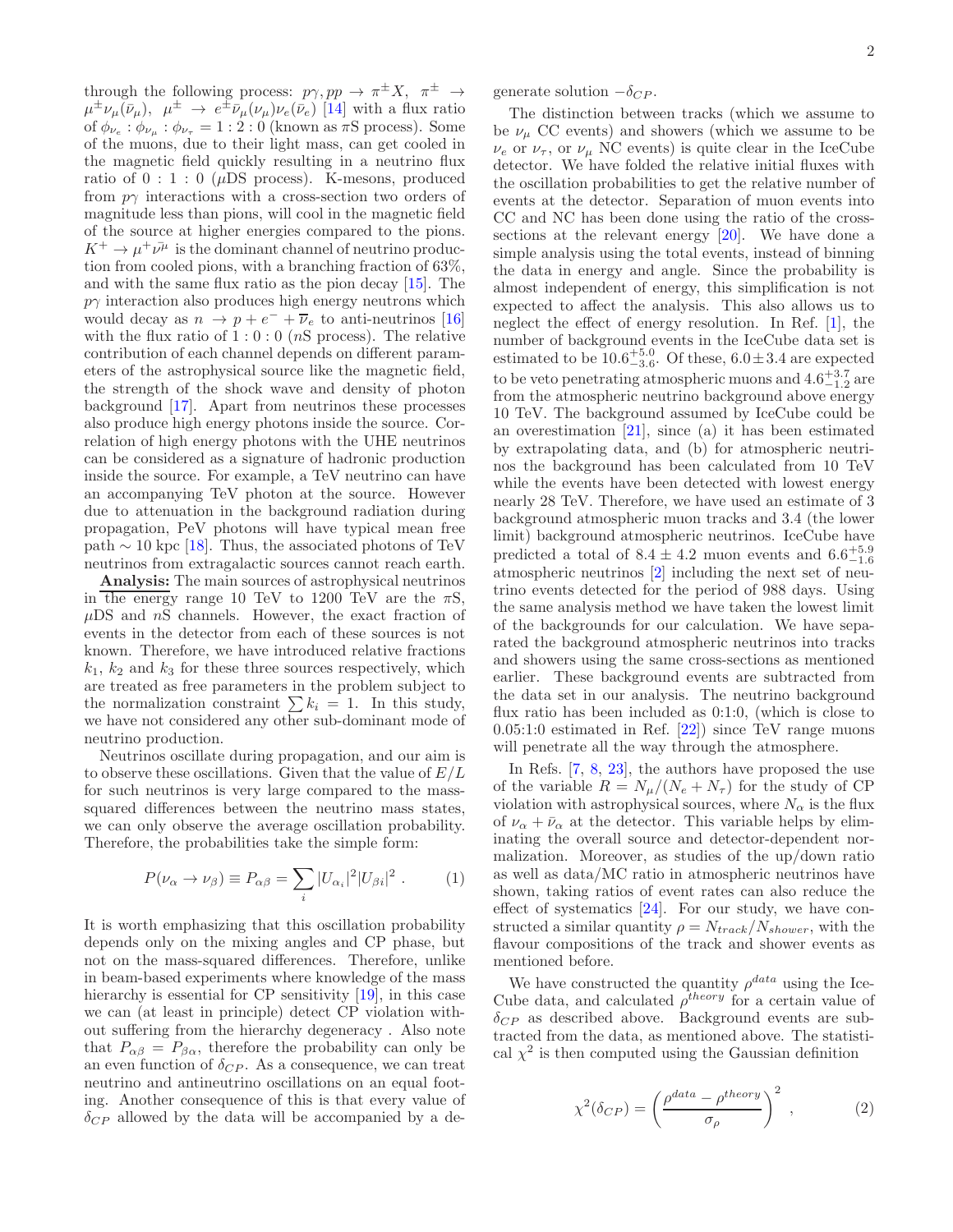

FIG. 1. Fit to  $\delta_{CP}$  considering a single source i.e.,  $\pi S$  ( $k_1$  =  $1, k_2 = 0, k_3 = 0$ , solid red),  $\mu DS (k_1 = 0, k_2 = 1, k_3 = 0,$  dashed blue), nS  $(k_1 = 0, k_2 = 0, k_3 = 1,$  dotted magenta), considering all the events being from astrophysical environment. Panel [A]: Three-year data, without background; Panel [B]: Three-year data, with background; Panel [C]: Two-year data, without background; Panel [D]: Two-year data, with background.

where  $\sigma_{\rho} = \sqrt{\rho^{data}(1-\rho^{data})/N}$ , N being the number of data points [25]. We have incorporated systematic effects using the method of pulls, with a systematic error of 5%. Note that, we have marginalized the  $\Delta \chi^2$  over the mixing angles  $(\theta_{23}, \theta_{13}, \theta_{12})$  within the ranges  $\theta_{23} =$ 35° to 55°,  $\sin^2 2\theta_{13} = 0.085$  to 0.115 and  $\theta_{12} = 30^\circ$  to 36° respectively. The priors added are  $\sigma(\sin^2 2\theta_{13}) = 0.01$ ,  $\sigma(\sin^2 2\theta_{23}) = 0.1$  and  $\sigma(\sin^2 \theta_{12}) = 0.0155$ .

## Results:

To demonstrate the impact of the origin of these astrophysical neutrinos on the precision of  $\delta_{CP}$ , we start with various possibilites, like, single , double or a combination of three sources as the origin. First we show the fit to the data as a function of  $\delta_{CP}$  for the single source assumption, in Fig. 1. The upper row shows the results of our analysis of the full three-year data set. We have also included the results from analysing data from only the first two years (lower row) to show the improvement in results from additional data.

In the left panels we assume that all the events seen at IceCube are purely of astrophysical origin whereas in the right panels we include the effect of backgrounds. The latter is the realistic assumption. From these figures we



FIG. 2. Analysis for neutrinos within energy 60 TeV to 3 PeV.

can see that, in case of no background the  $\pi S$  source is favoured by the data as compared to the  $nS$  and  $\mu DS$ source(though the sensitivity is quite small, as  $\Delta \chi^2$  is always  $\lt 1.5$ . However, when we include the background, the scenario changes completely. Pure  $\pi S$  and pure  $\mu DS$ sources are ruled out by the data at  $> 3\sigma$ , while the pure nS source is favoured by data, though it is not sufficient to put any significant constraint on the value of  $\delta_{CP}$ . This has also been pointed out recently in Ref. [21]. This result can be understood qualitatively in the following way. In the 2nd column of Table I we have listed the theoretically calculated values for track by shower ratio for all the three sources keeping the oscillation parameters fixed at their tri-bimaximal (TBM) values  $(\theta_{23} = 45^o,$  $\theta_{13} = 0^{\circ}$ ,  $\sin^2 \theta_{12} = \frac{1}{3}$  whereas the third column contains the experimental values of the track by shower ratio without and with backgrounds. We can clearly see that for a pure signal, the track to shower ratio for  $\pi S$  is closest to the data. But the difference becomes quite high when backgrounds are taken under consideration, resulting in a very high  $\Delta \chi^2$ . A comparison of the upper and lower panels shows a marked increase in  $\Delta \chi^2$ . This shows the importance of additional data in both, excluding certain combinations of sources as well as constraining the value of  $\delta_{CP}$ .

We have also done an analysis of the events in the energy range 60 TeV  $\lt E \lt 3$  PeV considering the 3 years of IceCube data. This is motivated by the fact that, this energy interval contains the atmospheric muon background less than one. In this energy range there are 4 track events and 16 shower events with an atmospheric muon background of 0.435 and atmospheric neutrino background of 2.365 [2]. The result is plotted in Fig. 2. In the left panel there is no background and in the right panel background has been considered. From the right panel we can see that we are still getting  $nS$ 

<sup>&</sup>lt;sup>1</sup> Due to the present non zero value of  $\theta_{13}$ , there will be deviations from the TBM values but as shown in Ref. [8], this deviation is quite small.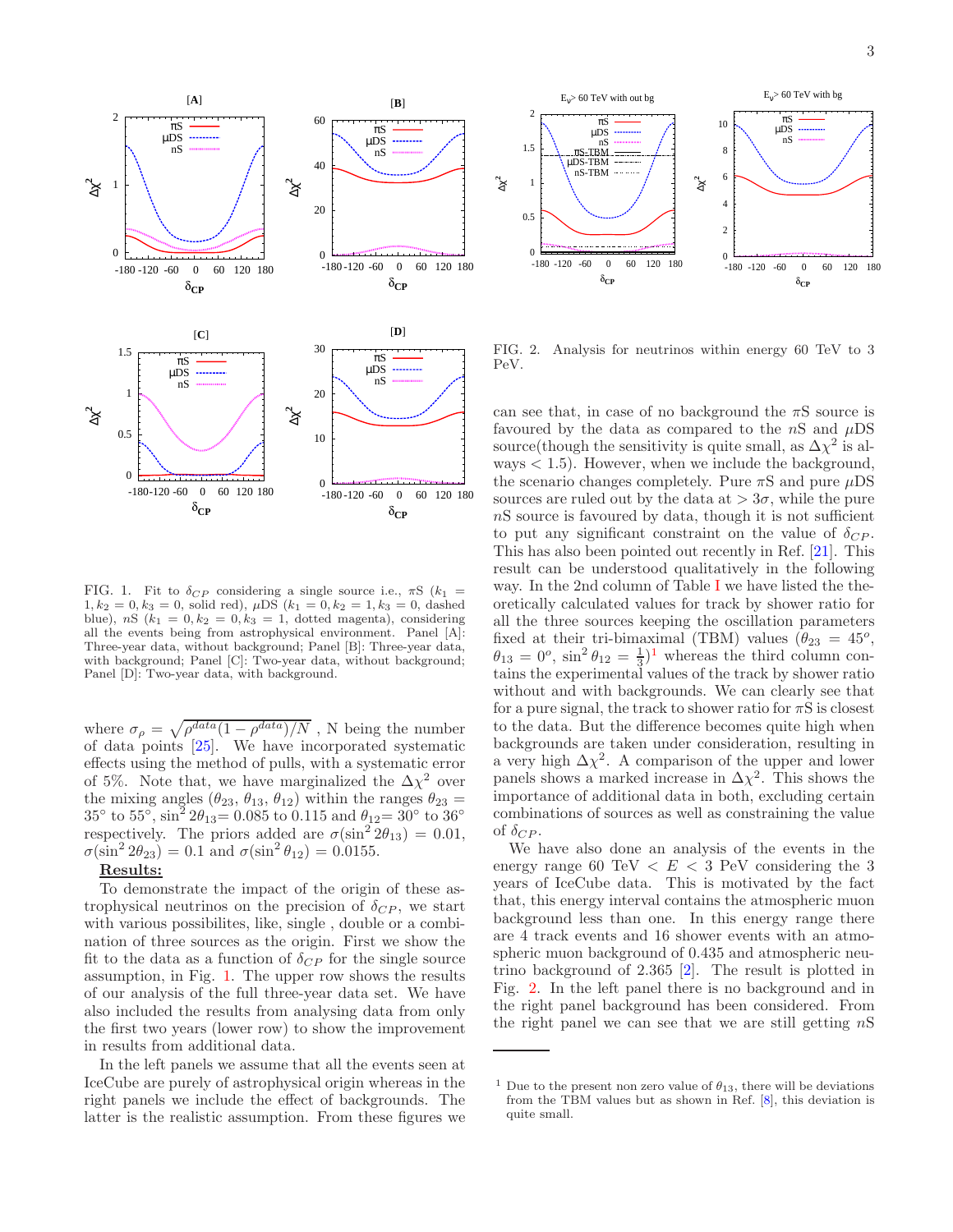

FIG. 3. Fit to  $\delta_{CP}$  considering contribution from two sources at a time, in equal proportion i.e.,  $k_1 = k_2 = 0.5$ ,  $k_3 = 0$  (solid, red),  $k_1 = 0, k_2 = k_3 = 0.5$  (dashed, blue),  $k_1 = k_3 = 0.5, k_2 = 0$ (dotted, magenta) for both old a and new B.



FIG. 4. Fit to  $\delta_{CP}$  considering equal contribution from all the sources, i.e.,  $k_1 = k_2 = k_3 = 0.33$  for both old **a** and new **B**.

as the favoured source whereas  $\pi S$  and  $\mu DS$  sources are excluded at more than  $2\sigma$ . This is due to that fact that though the atmospheric muon background is less than one in this energy range but due to the presence of atmospheric neutrino background  $nS$  is getting preferred over  $\pi S$  source. This can bee seen from the left panel where no background is considered. There we can note that the data agrees with the final flavor ratio 1:1:1 i.e it favours the  $\pi S$  source over  $nS$  source marginally when TBM mixing is assumed. But when we vary the oscillation parameters in their allowed  $3\sigma$  range then due to the deviation from TBM, nS is getting slightly preferred over  $\pi S$ .

In Fig. 3 and Fig. 4 we show the fit to the data when neutrinos are coming from two/all the three sources respectively, with equal contributions. These results are for the full data set, and backgrounds have been included in generating these plots. In Fig. 3, we find only the combination of  $\pi S$  and  $nS$  neutrinos are allowed at  $3\sigma$  level. We

| Source   | $\frac{N_{track}}{N}$ (Calculated)<br>$N_{shower}$ | $\frac{N_{track}}{N_{t, max}}$ (Data)<br>$N_{shower}$ |
|----------|----------------------------------------------------|-------------------------------------------------------|
| $\pi S$  | 0.30                                               |                                                       |
|          |                                                    | $8/28=0.287$ (Without background)                     |
| $\mu DS$ | 0.38                                               |                                                       |
|          |                                                    | $0.06$ (With background)                              |
| nS       | 0.18                                               |                                                       |

TABLE I. Theoretical values of track by shower ratio for all the three sources along with experimental values with and without background.

also see that the CP dependence is maximum if the neutrinos come from the combination of  $\pi S$  and  $\mu DS$  modes. The data may also rule out one-third of  $\delta_{CP}$  values (approximately  $-60°$  to  $60°$ ) at  $\sim 2\sigma$ . The poor sensitivity from nS neutrinos is the reason why the combination of  $\pi S + \mu DS$  in Fig. 3 has a higher  $\chi^2$  than the combinations involving nS. When we consider equal contributions from all these channels (Fig. 4), we find that the data favours the first and fourth quadrants of  $\delta_{CP}$  at  $1\sigma$ .

We have then performed a check to constrain the astrophysical parameters  $k_i$  vs  $\delta_{CP}$  using the IceCube data, by plotting the allowed countours in the  $k_i - \delta_{CP}$  plane. In Fig. 5, we have showed the  $2\sigma$  (light) and  $3\sigma$  (dark) contours in the  $k_1-\delta_{CP}$  plane for three fixed values of  $k_2$ . The best-fit point indicated by the data has been marked with a red dot. We see that the data favours a smaller value of  $k_1$  and larger values of  $k_2$  and  $k_3$ . Similarly, Fig. 6 shows that for a given value of  $k_1$ , the data disfavours the  $\mu DS$  process (small value of  $k_2$ ) but favours the  $nS$  process (large value of  $k_3$ ). Likewise, Fig. 7 shows the data favouring the largest possible value of  $k_3$  allowed by the normalization condition. These features can be understood from Fig. 1, where we see that the data prefers the nS source. From these contours, we may draw certain contraints on the astrophysical sources most favoured. In particular if we obtain a good prior on  $\delta_{CP}$ from other experiments, then the most favoured ratio of  $k_1, k_2$  and  $k_3$  may be obtained. Alternately, if we obtain a better picture of the sources of the IceCube events, a refined and constrained range on  $\delta_{CP}$  would be predicted.

To show the statistical improvement of the 3 year data over 2 year data, in Fig. 5 we have also plotted the  $2\sigma$ and  $3\sigma$  contours for the latter for  $k_2 = 0$ . Here we can clearly see that for  $\delta_{CP} = 0$ , 3 year data can exclude  $73\%(91.5\%)$  of  $k_1$  values at  $3\sigma(2\sigma)$  where as the 2 year data can only rule out  $13\%(61\%)$  of  $K_1$  values at  $3\sigma(2\sigma)$ . For  $\delta_{cp} = \pi$  the exclusion percentages are 58%(73%) at  $3\sigma(2\sigma)$  for 3 years and  $20\%(48\%)$  at  $3\sigma(2\sigma)$  for 2 years. One can undestand this qualitatively from the  $\pi S$  curve of Fig. 1 showing a significant improvement in the  $\Delta \chi^2$ with 3 years of data compared to 2 years.

Conclusion: In this work, we have analyzed the first IceCube data on TeV-PeV scale neutrinos. We have used the flux ratios of the three neutrino flavours to put constraints on  $\delta_{CP}$ . We find that the results depend strongly on the source of the neutrinos. After taking into account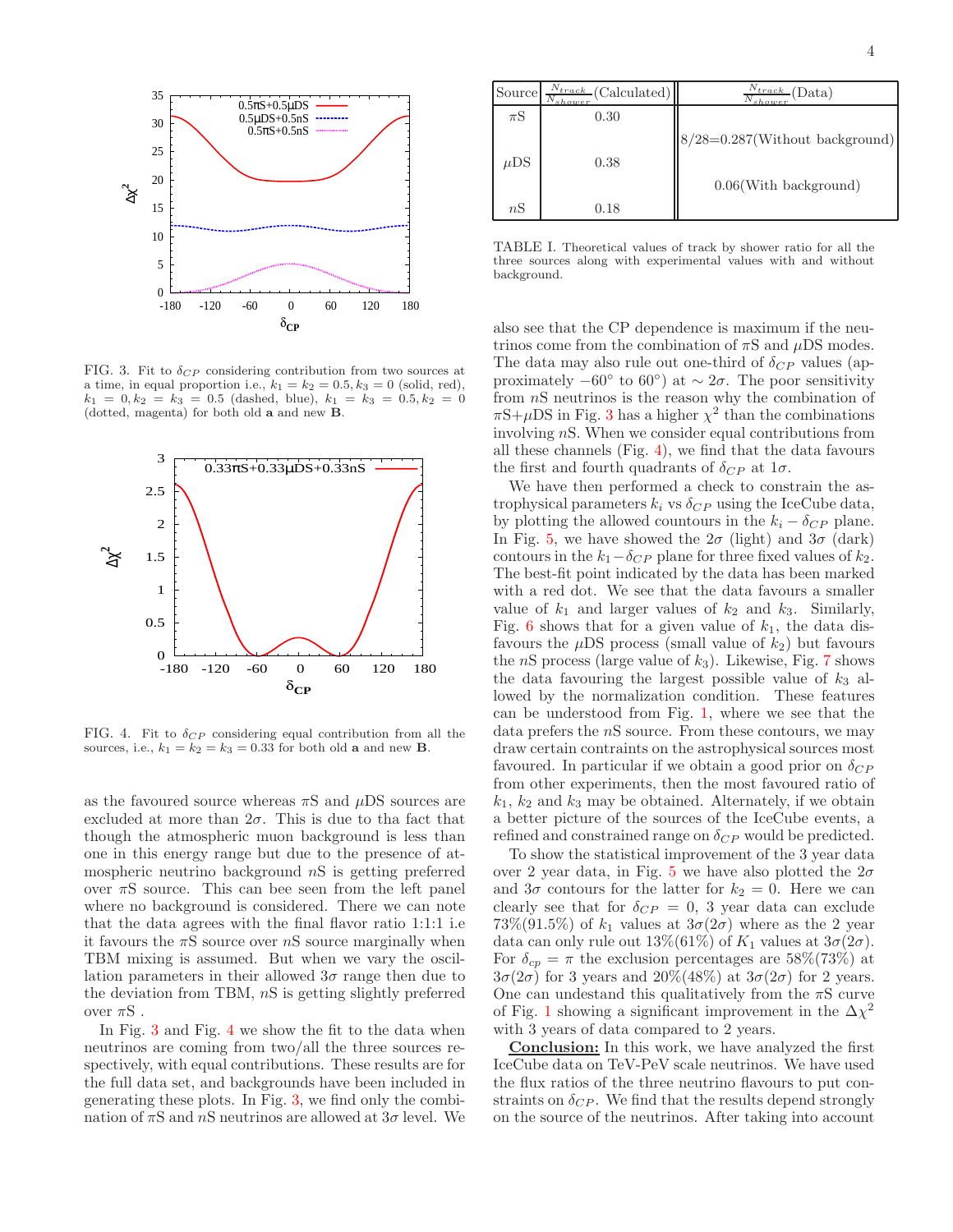

FIG. 5. Contour plots for allowed region in the  $k_1 - \delta_{CP}$  plane, for three representative values of  $k_2$ . The points marked in the respective colours indicate the best-fit point with new IceCube data.



FIG. 6. Contour plots for allowed region in the  $k_2 - \delta_{CP}$  plane, for three representative values of  $k_1$ . The points marked in the respective colours indicate the best-fit point.

the effect of backgrounds, we find that the  $nS$  source of neutrinos is favoured by the data. Depending on the particular combination of sources for these neutrinos, current data can only hint at the allowed region of the  $\delta_{CP}$ range. However, we have shown that additional data gives a remarkable improvement in results, which underlines the importance of future data from IceCube. We have also put constraints on the astrophysical parameters  $k_1$ ,  $k_2$  and  $k_3$  that determine which of the modes of neutrino production is more close to the data. In fact if  $\delta_{CP}$  is measured by other experiments, then IceCube data can be used to determine the production mechanism of these neutrinos. Similar analyses can also be carried out for other parameters related to neutrino physics and astrophysics.

Acknowledgements: We thank the Workshop on High Energy Physics Phenomenology 2013 (WHEPP13), where this work was done. We also thank Amol Dighe, Raj Gandhi and Srubabati Goswami for useful comments



FIG. 7. Contour plots for allowed region in the  $k_3 - \delta_{CP}$  plane, for three representative values of  $k_1$ . The points marked in the respective colours indicate the best-fit point.

and suggestions. RM likes to thank University of Johannesburg for its hospitality, where some of this paper work was done.

- ∗ animesh@hri.res.in
- † moonmoon4u@tifr.res.in
- monojit@prl.res.in
- § reetanjalimoharana@hri.res.in
- ¶ sushant@prl.res.in
- [1] M. Aartsen et al. (IceCube Collaboration), Science 342, 1242856 (2013), 1311.5238.
- [2] M. G. Aartsen et al. [IceCube Collaboration], arXiv:1405.5303 [astro-ph.HE].
- [3] M. Aartsen et al. (IceCube Collaboration), Phys.Rev.Lett. 111, 021103 (2013), 1304.5356.
- [4] F. Capozzi, G. Fogli, E. Lisi, A. Marrone, D. Montanino, et al. (2013), 1312.2878.
- [5] T. Endoh, S. Kaneko, S. Kang, T. Morozumi, and M. Tanimoto, Phys.Rev.Lett. 89, 231601 (2002), hep-ph/0209020.
- [6] G. Branco, R. G. Felipe, and F. Joaquim, Rev.Mod.Phys. 84, 515 (2012), 1111.5332.<br>W. Winter, Phys.Rev
- [7] W. Winter, Phys.Rev. D74, 033015 (2006), hep-ph/0604191.
- [8] D. Meloni and T. Ohlsson, Phys.Rev. D86, 067701 (2012), 1206.6886.
- [9] T. Schwetz, Nucl.Phys.Proc.Suppl. 168, 202 (2007), hep-ph/0611261; K. Blum, Y. Nir, and E. Waxman (2007), 0706.2070; A. Esmaili and Y. Farzan, Nucl.Phys. B821, 197 (2009), 0905.0259; J. Alonso, F. T. Avignone, et al., (2010), 1006.0260; E. Baussan, M. Dracos, T. Ekelof, E. F. Martinez, H. Ohman, et al. (2012), 1212.5048; M. Ghosh, P. Ghoshal, S. Goswami, and S. K. Raut, Phys. Rev. D89, 011301(R) (2014), 1306.2500.
- [10] K. Murase and K. Ioka, Phys. Rev. Lett. 111, 121102 (2013), 1306.2274.
- [11] F. W. Stecker, Phys.Rev. D88, 047301 (2013), 1305.7404.
- [12] M. Ahlers and K. Murase (2013), 1309.4077.
- [13] S. Razzaque, P. Meszaros, and E. Waxman, Phys.Rev.Lett. 90, 241103 (2003), astro-ph/0212536.